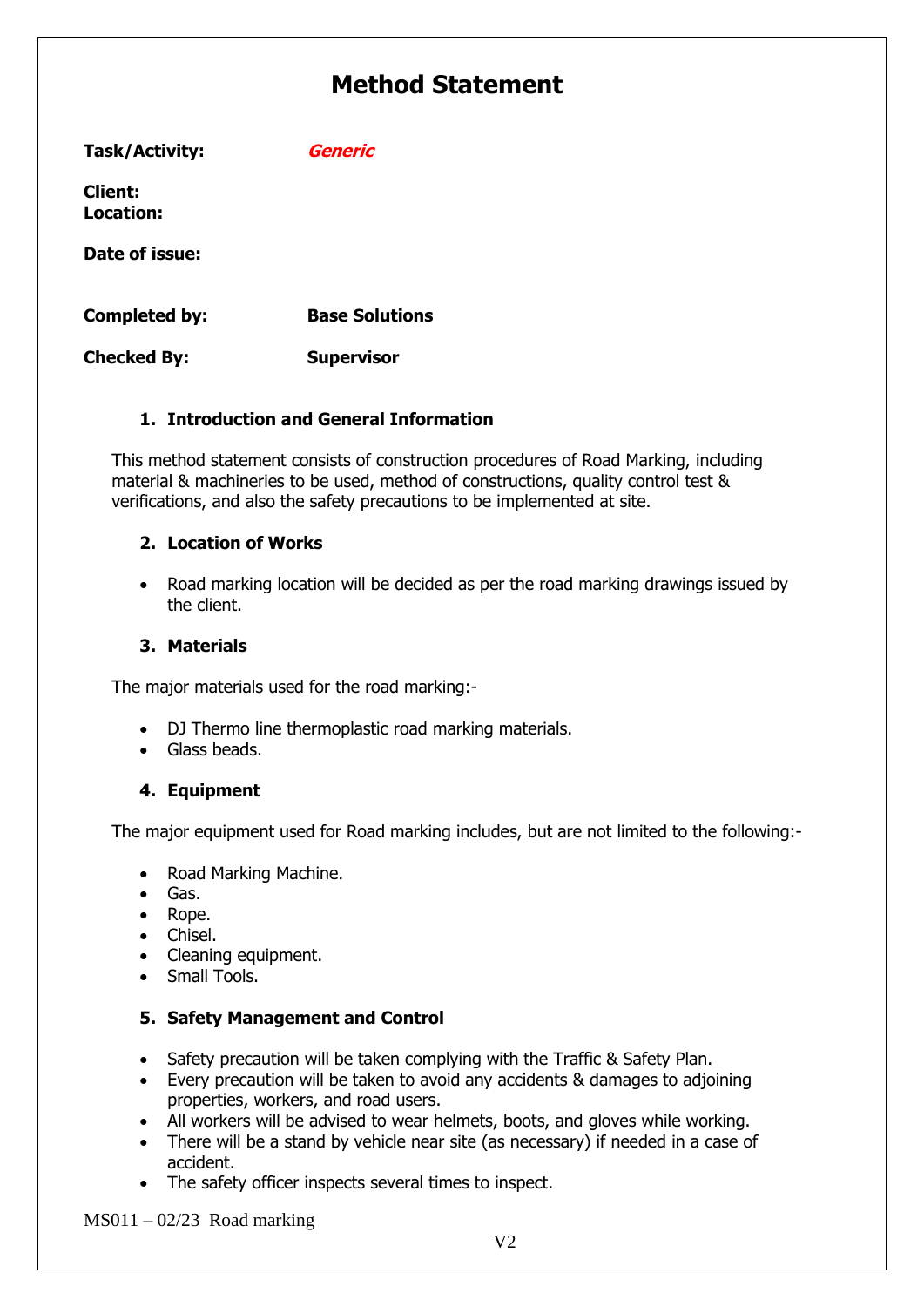#### **6. Method and Procedures**

- The method and procedures for Road marking will follow the steps below.
- Center line will be set out and get approvals about the center line before commencement of line marking.
- Road surface shall be cleaned manually using wire brush and wash the surface where necessary.
- As per the approved road marking design the road marking lines & symbols will be set out means of white chalk and approval will taken by Engineer.
- The thermoplastic material is heated in the range of temperature around  $170 \sim 200$ C and maintain in the range during the entire laying process.
- After getting the approval of the temporary marking on the asphalt surface permanent marking shall be carried out by considering required color.
- This machine has the facility of adding glass beads in to the paint while painting.
- All roads marking shall be protected from traffic until the marked paint get dry.

#### **7. Quality Control**

To ensure that the steps of the procedure are fully complied with the activities such as:-

- Setting out
- Temporary marking
- Permanent painting etc.

Certain inspections and verifications will be carried out as described in the above procedures.

#### **Risk Assessments**

The Supervisor/Charge hand will be in possession of all task and site specific Risk Assessments for this project, he will have ensured that all members of his team have been either briefed on them or had the opportunity to read them.

They will also be made fully aware of the legal obligations placed upon them to comply in full with the control measures and strategies set down in all assessments effecting their operations.

The Client is requested upon receipt of this Method Statement and prior to the arrival on site of the team to inform all other contractors and operatives on site in the vicinity of our proposed operations.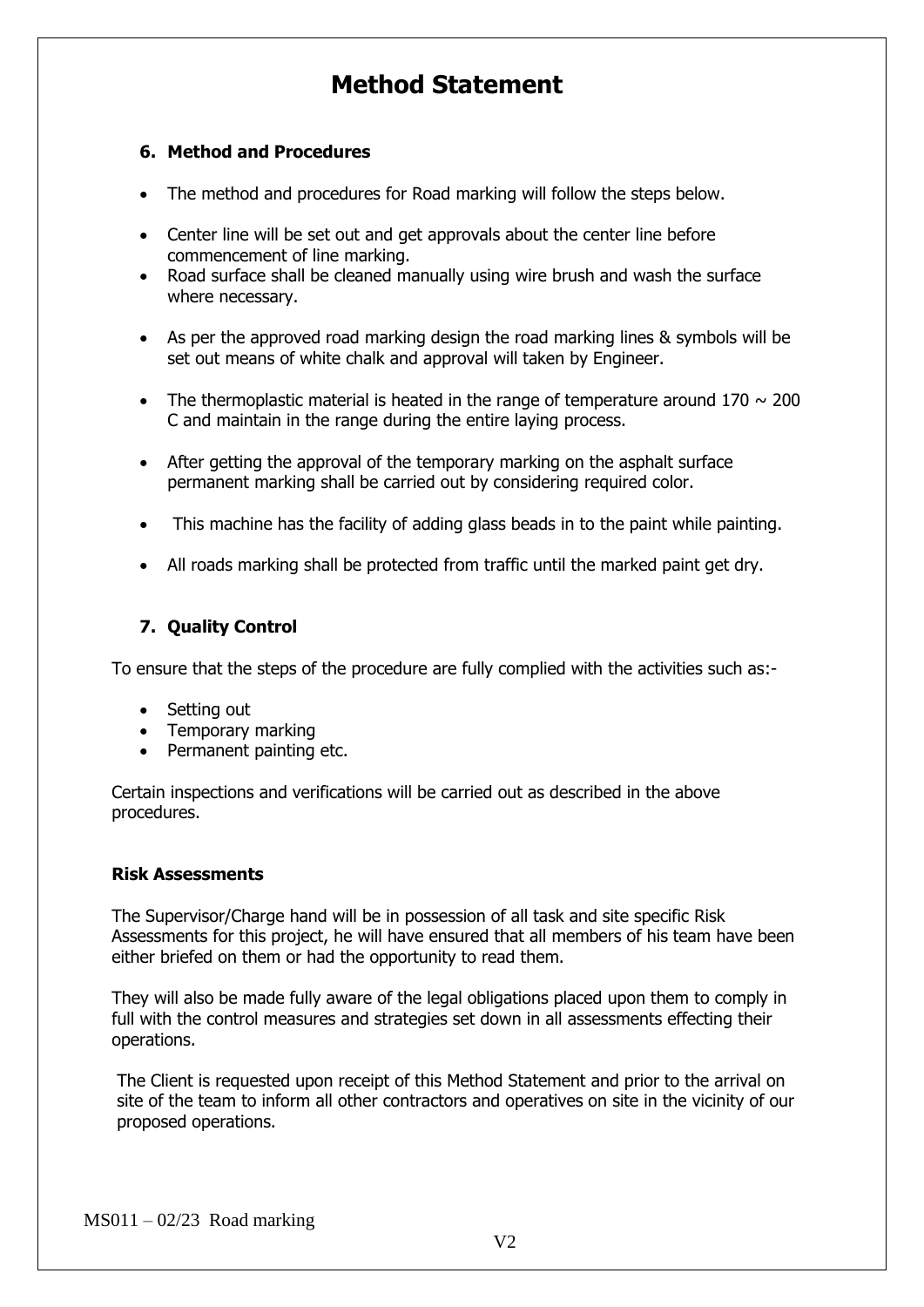#### **Emergency Issues:**

Where practical a minimum a qualified (HSE) one-day appointed person (First Aid) will be present on site. This person will upon arrival at site identify himself to the site manager. He will further familiarise himself with the First Aid procedures for the site.

#### **In case of Emergency**

## **Contact: Tel No.**

Monitoring & Compliance: All supervisors and charge hand are charged with the duty to ensure that full and total compliance with this Method Statement, and associated Risk Assessments. They have a similar duty to ensure that full compliances are made to all other legal and client requirements.

Additional Information:

The persons below have been briefed on the contents of all documentation associated with this project and agree to abide by the control measures laid out within.

They will also agree to abide any site rules and requirements stipulated by the principle contactor.

| Name | Signature | Date |
|------|-----------|------|
|      |           |      |
|      |           |      |
|      |           |      |
|      |           |      |
|      |           |      |

 $MS011 - 02/23$  Road marking